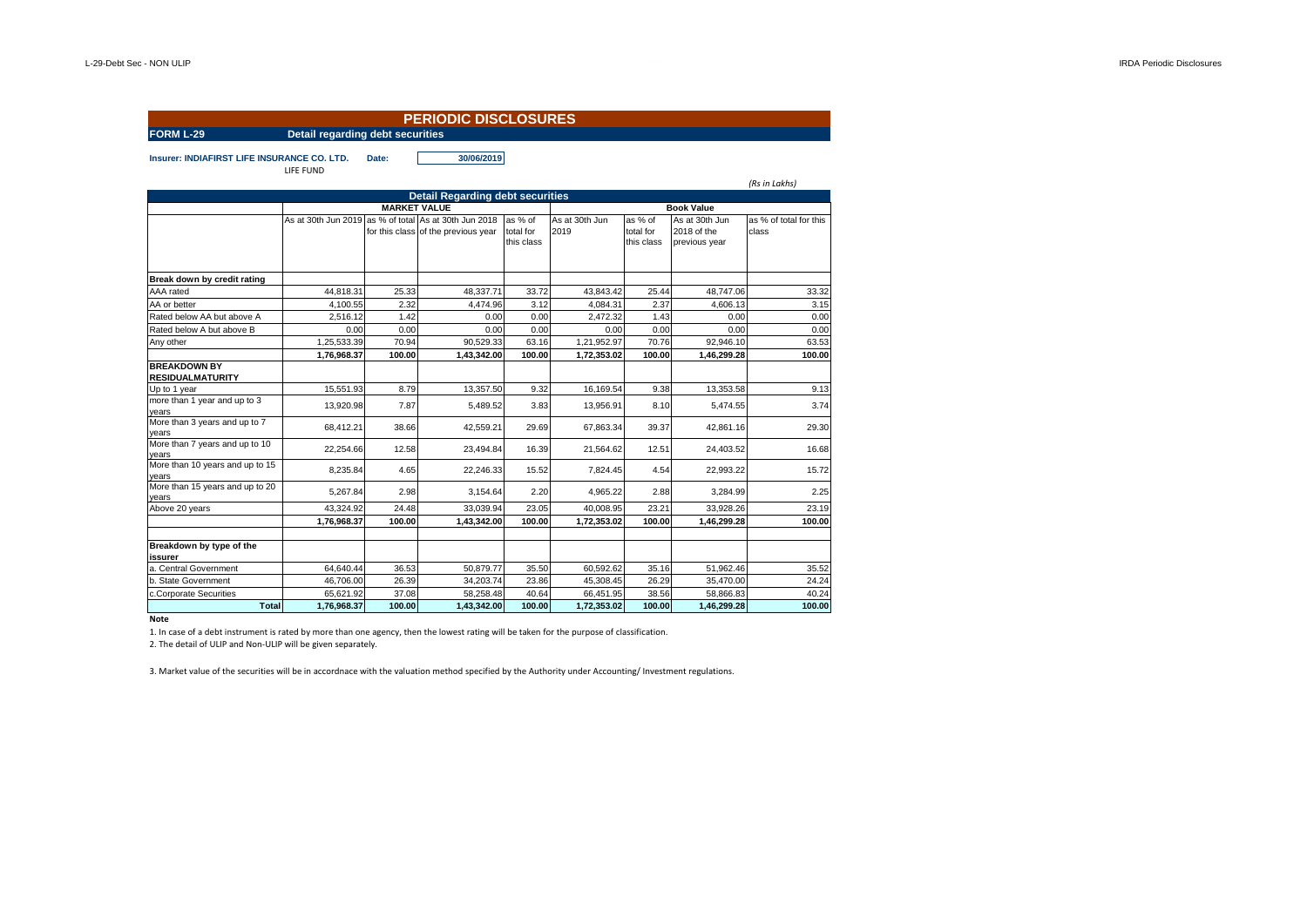|                                                |                                         |                                 | <b>PERIODIC DISCLOSURES</b>                    |                                    |                        |                                    |                                                |                                 |
|------------------------------------------------|-----------------------------------------|---------------------------------|------------------------------------------------|------------------------------------|------------------------|------------------------------------|------------------------------------------------|---------------------------------|
| <b>FORM L-29</b>                               | <b>Detail regarding debt securities</b> |                                 |                                                |                                    |                        |                                    |                                                |                                 |
| Insurer: INDIAFIRST LIFE INSURANCE CO. LTD.    | PENSION AND GENERAL ANNUITY FUNDS       | Date:                           | 30/06/2019                                     |                                    |                        |                                    |                                                | (Rs in Lakhs)                   |
|                                                |                                         |                                 | <b>Detail Regarding debt securities</b>        |                                    |                        |                                    |                                                |                                 |
|                                                |                                         | <b>MARKET VALUE</b>             |                                                |                                    |                        |                                    | <b>Book Value</b>                              |                                 |
|                                                | As at 30th Jun 2019                     | as % of total<br>for this class | As at 30th Jun<br>2018 of the<br>previous year | as % of<br>total for<br>this class | As at 30th Jun<br>2019 | as % of<br>total for<br>this class | As at 30th Jun<br>2018 of the<br>previous year | as % of total for this<br>class |
| Break down by credit rating                    |                                         |                                 |                                                |                                    |                        |                                    |                                                |                                 |
| AAA rated                                      | 2,27,288.56                             | 35.78                           | 2,54,021.63                                    | 44.39                              | 2,25,292.78            | 36.06                              | 2.57.826.22                                    | 44.07                           |
| AA or better                                   | 49.047.08                               | 7.72                            | 51.435.24                                      | 8.99                               | 48.853.17              | 7.82                               | 52,298.85                                      | 8.94                            |
| Rated below AA but above A                     | 0.00                                    | 0.00                            | 0.00                                           | 0.00                               | 0.00                   | 0.00                               | 0.00                                           | 0.00                            |
| Rated below A but above B                      | 0.00                                    | 0.00                            | 0.00                                           | 0.00                               | 0.00                   | 0.00                               | 0.00                                           | 0.00                            |
| Any other                                      | 3,58,819.07                             | 56.49                           | 2,66,778.49                                    | 46.62                              | 3.50.662.70            | 56.12                              | 2,74,865.06                                    | 46.99                           |
|                                                | 6,35,154.72                             | 100.00                          | 5,72,235.36                                    | 100.00                             | 6,24,808.66            | 100.00                             | 5,84,990.14                                    | 100.00                          |
| <b>BREAKDOWN BY</b><br><b>RESIDUALMATURITY</b> |                                         |                                 |                                                |                                    |                        |                                    |                                                |                                 |
| Up to 1 year                                   | 77,875.82                               | 12.26                           | 45,747.20                                      | 7.99                               | 77,625.89              | 12.42                              | 45,708.85                                      | 7.81                            |
| more than 1 year and up to 3<br>years          | 1,28,463.10                             | 20.23                           | 1,39,642.70                                    | 24.40                              | 1,27,493.06            | 20.41                              | 1.40.689.13                                    | 24.05                           |
| More than 3 years and up to 7<br>years         | 2.77.030.97                             | 43.62                           | 3,03,613.20                                    | 53.06                              | 2,73,615.27            | 43.79                              | 3,11,461.28                                    | 53.24                           |
| More than 7 years and up to<br>10 years        | 94,833.07                               | 14.93                           | 72,746.40                                      | 12.71                              | 92,039.07              | 14.73                              | 76,021.08                                      | 13.00                           |
| More than 10 years and up to<br>15 years       | 36,901.67                               | 5.81                            | 8,600.47                                       | 1.50                               | 35,207.47              | 5.63                               | 9,002.54                                       | 1.54                            |
| More than 15 years and up to<br>20 years       | 9,458.51                                | 1.49                            | 481.25                                         | 0.08                               | 8,864.73               | 1.42                               | 535.23                                         | 0.09                            |
| Above 20 years                                 | 10,591.57                               | 1.67                            | 1,404.14                                       | 0.25                               | 9,963.18               | 1.59                               | 1,572.04                                       | 0.27                            |
|                                                | 6,35,154.72                             | 100.00                          | 5,72,235.36                                    | 100.00                             | 6,24,808.66            | 100.00                             | 5,84,990.14                                    | 100.00                          |
| Breakdown by type of the<br>issurer            |                                         |                                 |                                                |                                    |                        |                                    |                                                |                                 |
| a. Central Government                          | 1,60,705.74                             | 25.30                           | 1,37,858.71                                    | 24.09                              | 1,56,741.70            | 25.09                              | 1,42,276.77                                    | 24.32                           |
| b. State Government                            | 1,84,143.68                             | 28.99                           | 1,12,883.91                                    | 19.73                              | 1,80,008.82            | 28.81                              | 1,16,195.44                                    | 19.86                           |
| c.Corporate Securities                         | 2.90.305.30                             | 45.71                           | 3,21,492.73                                    | 56.18                              | 2.88.058.14            | 46.10                              | 3.26.517.93                                    | 55.82                           |
| <b>Total</b>                                   | 6,35,154.72                             | 100.00                          | 5,72,235.36                                    | 100.00                             | 6,24,808.66            | 100.00                             | 5,84,990.14                                    | 100.00                          |

**Note**

1. In case of a debt instrument is rated by more than one agency, then the lowest rating will be taken for the purpose of classification.

2. The detail of ULIP and Non-ULIP will be given separately.

3. Market value of the securities will be in accordnace with the valuation method specified by the Authority under Accounting/ Investment regulations.